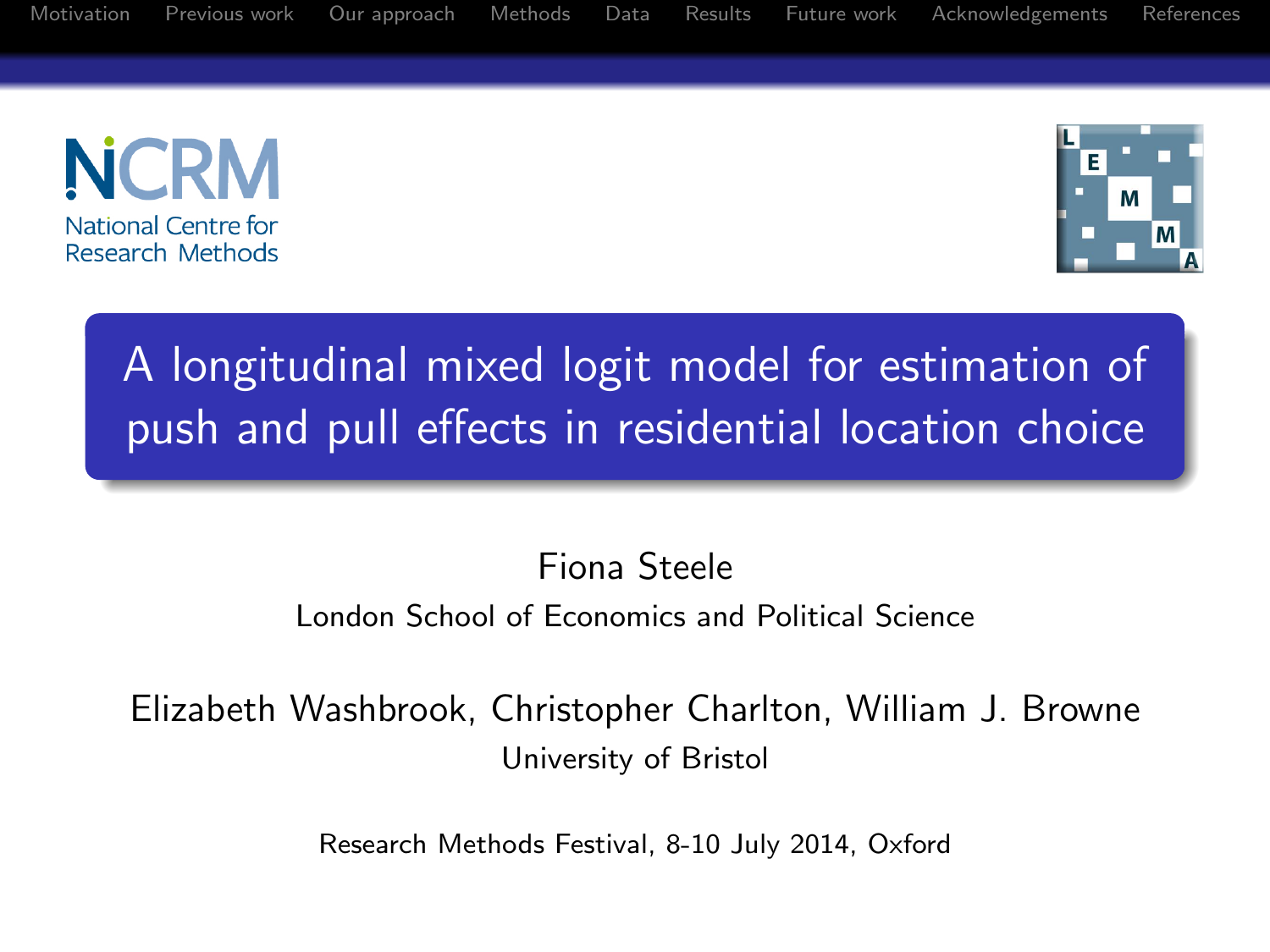

- Substantial interest in how people's attitudes and behaviour are influenced by where they live
- <span id="page-1-0"></span>• Important to understand how people 'choose' neighbourhoods
	- Neighbourhood characteristics can influence moves both out of an area (push factors) and into an area (pull factors)
	- Expect push and pull effects to differ by individual characteristics and to change over the life course
	- Recognise that residential location preferences are often constrained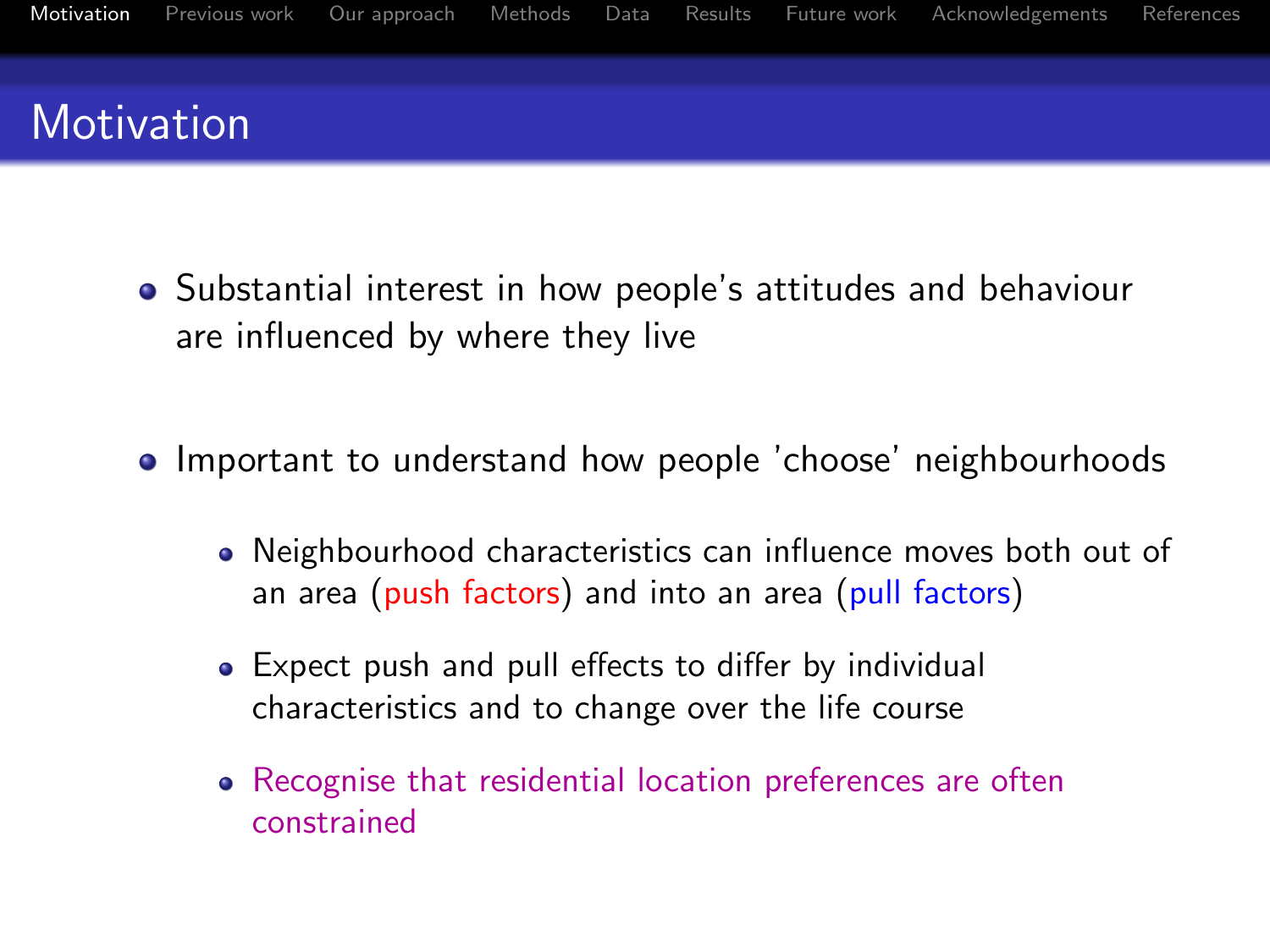

- Develop a model for effects of area characteristics on residential location choice over time
	- $\bullet$  Distinguish effects of characteristics of area r on decision to move out of  $r$  (push) and on decision to move into  $r$  (pull)
	- Allows sensitivity to area characteristics to depend on observed and unobserved household characteristics
- Implement in computationally-efficient software (Stat-JR)
- Illustrate method in longitudinal study of residential choice in England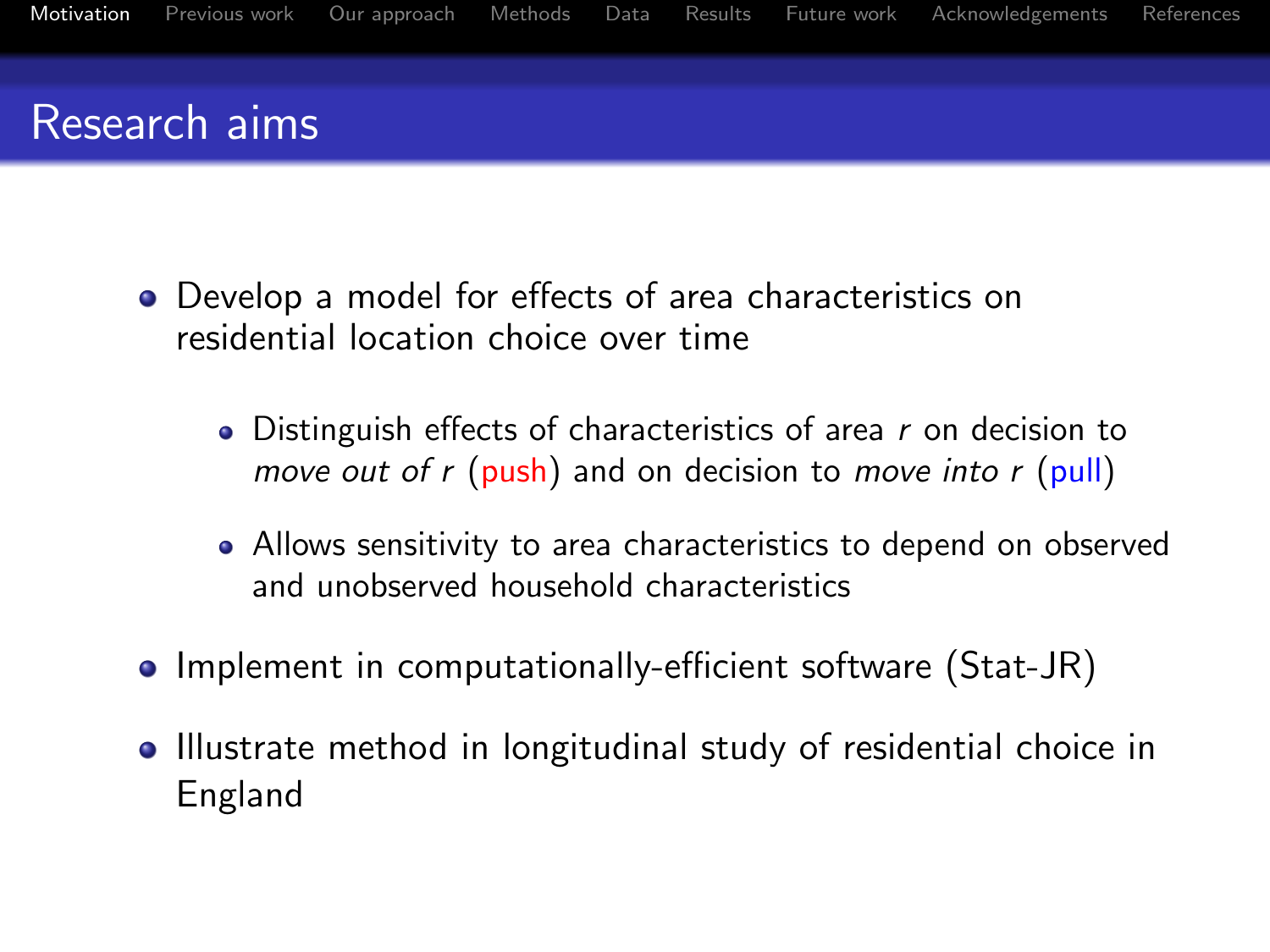### Two-stage approaches

- <sup>1</sup> Model push effects of area characteristics on probability of out-migration (e.g. Lee et al. 1994; van Ham & Clark 2009)
	- Silent on what 'pulls' household to new area
- <span id="page-3-0"></span><sup>2</sup> Among movers, model change in area characteristics between origin and destination (e.g. Clark et al. 2006; Rabe & Taylor 2010)
	- Allows only one dimension of neighbourhood quality to be considered at a time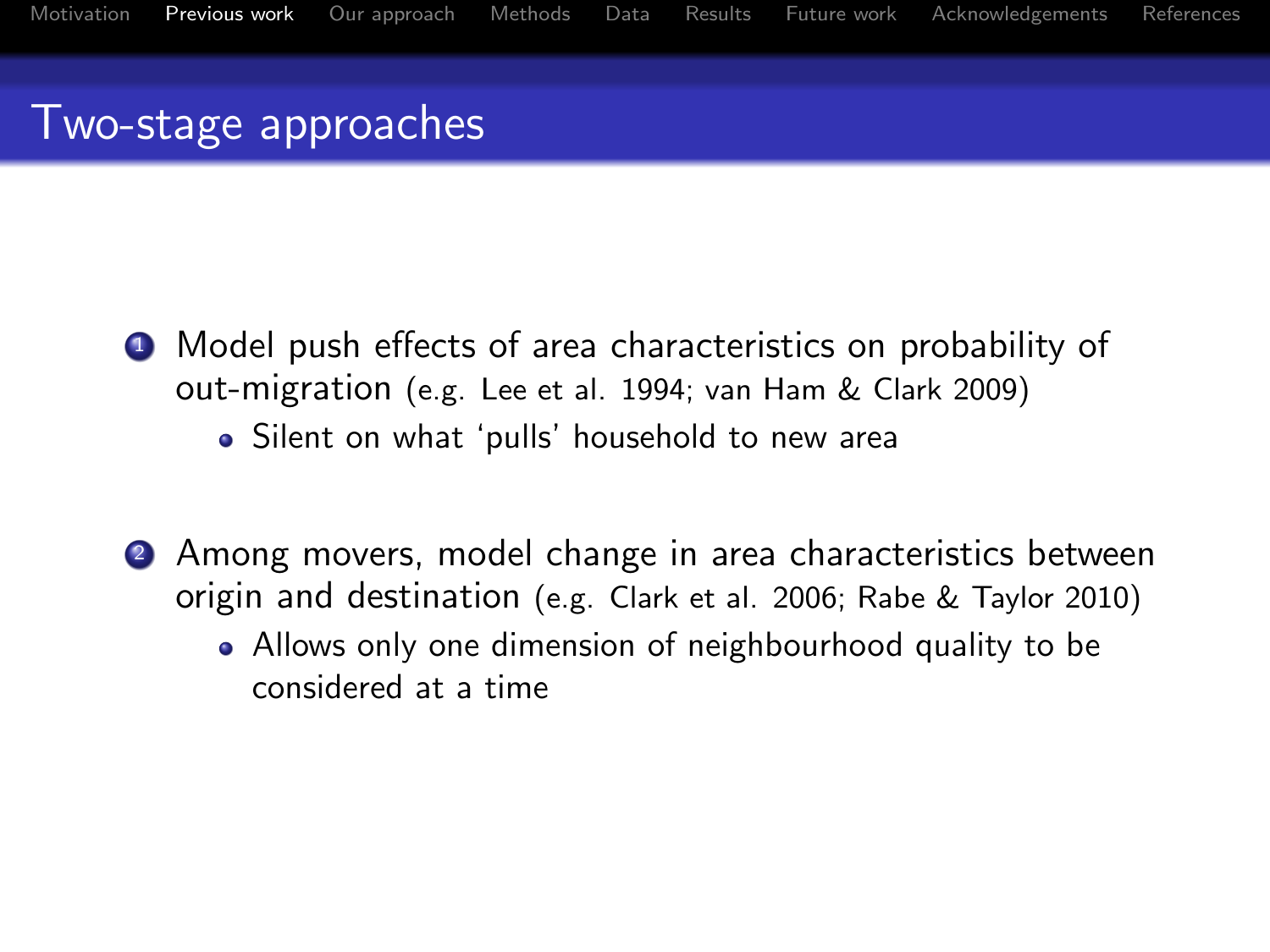

- $\bullet$  Increasingly used to analyse neighbourhood choice (e.g. Hedman et al. 2011, Bruch and Mare 2012)
- Mimics decision process where household chooses from a set of potential destination areas
- Not restricted to recent movers and can consider multiple area characteristics simultaneously

#### BUT

- Previous research has not fully exploited longitudinal data
- No previous attempt to distinguish push and pull effects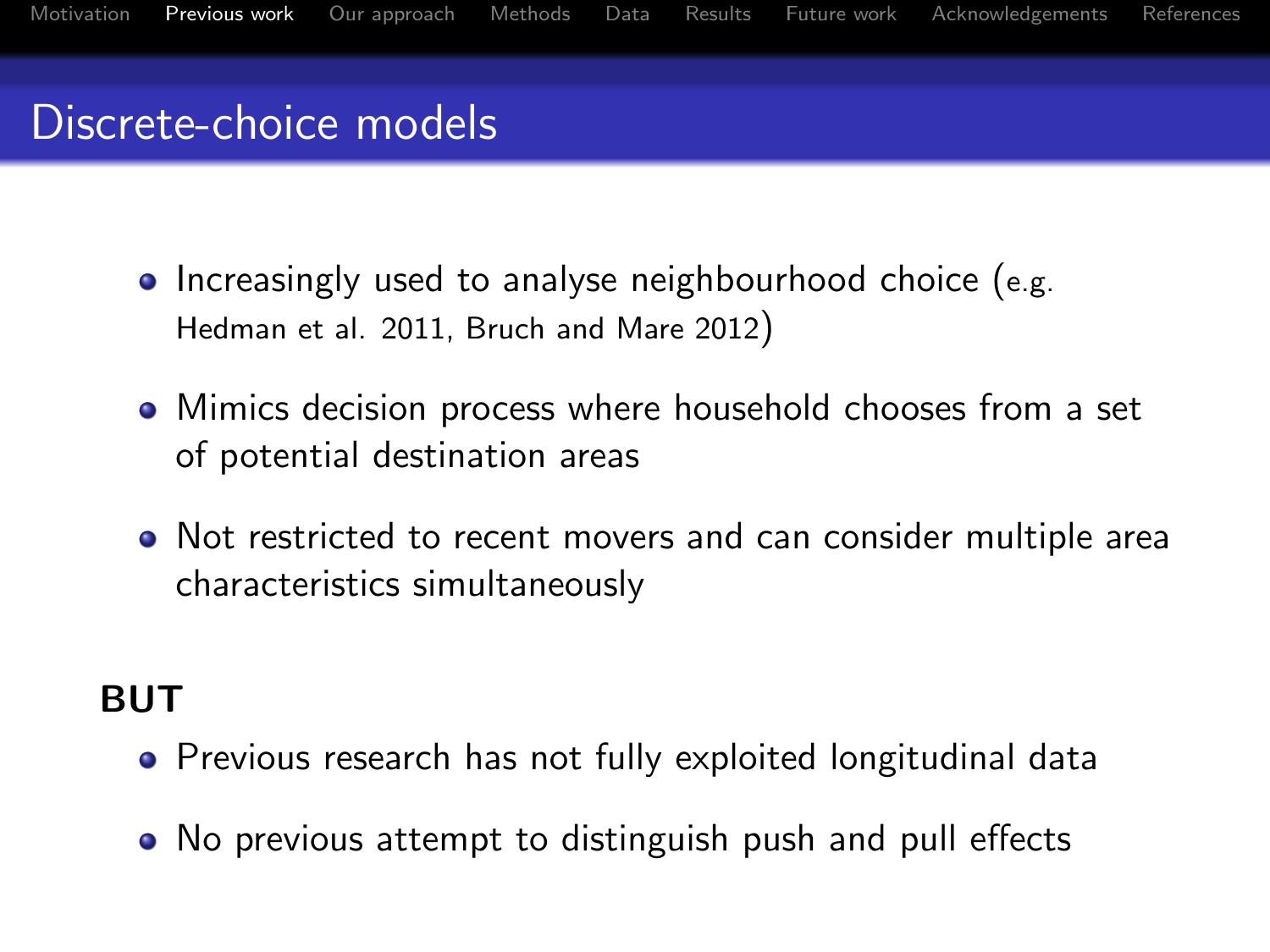## Overview of our approach

Joint model of push and pull effects on decision to move, and pull effects on choice of location among movers.

- Longitudinal discrete-choice model of residential location at year t within labour market area at  $t - 1$
- Each year a household can decide to stay in current area or move to a new area
- Attributes of areas can promote both outward migration (push factors) and inward migration (pull factors)
- <span id="page-5-0"></span>Allow importance of push and pull factors to vary according to observed and unobserved household characteristics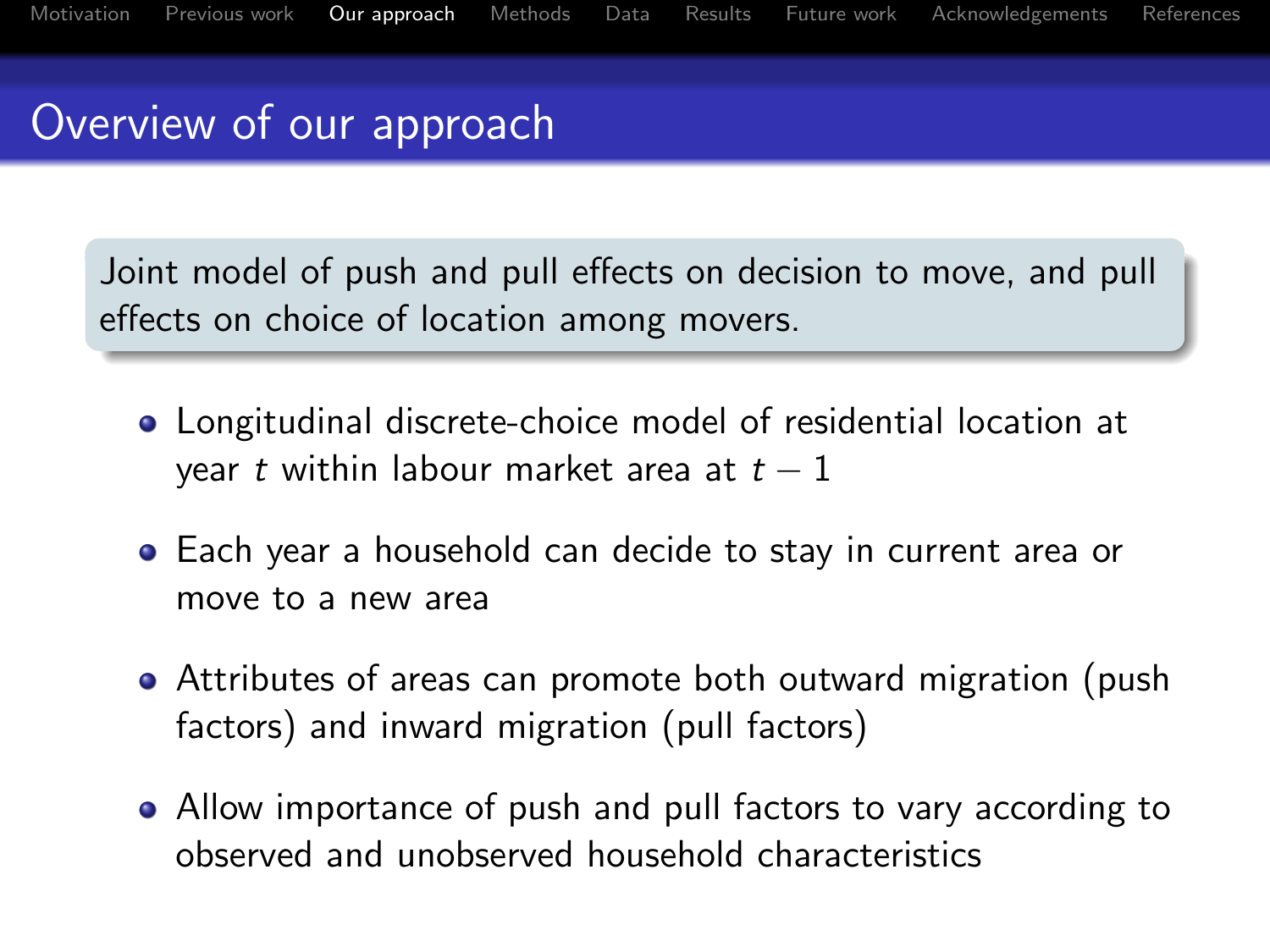## Definition of neighbourhood and choice set

<span id="page-6-0"></span>

**• Neighbourhood** is a Lower Super Output Area (LSOA)

- 32,482 LSOAs in England ( $\approx$ 1500 residents per LSOA)
- **Choice set contains LSOAs within** current Travel-to-Work Area (TTWA)
	- 166 TTWAs in England
	- 4 to 5467 LSOAs per TTWA,  $mean = 196$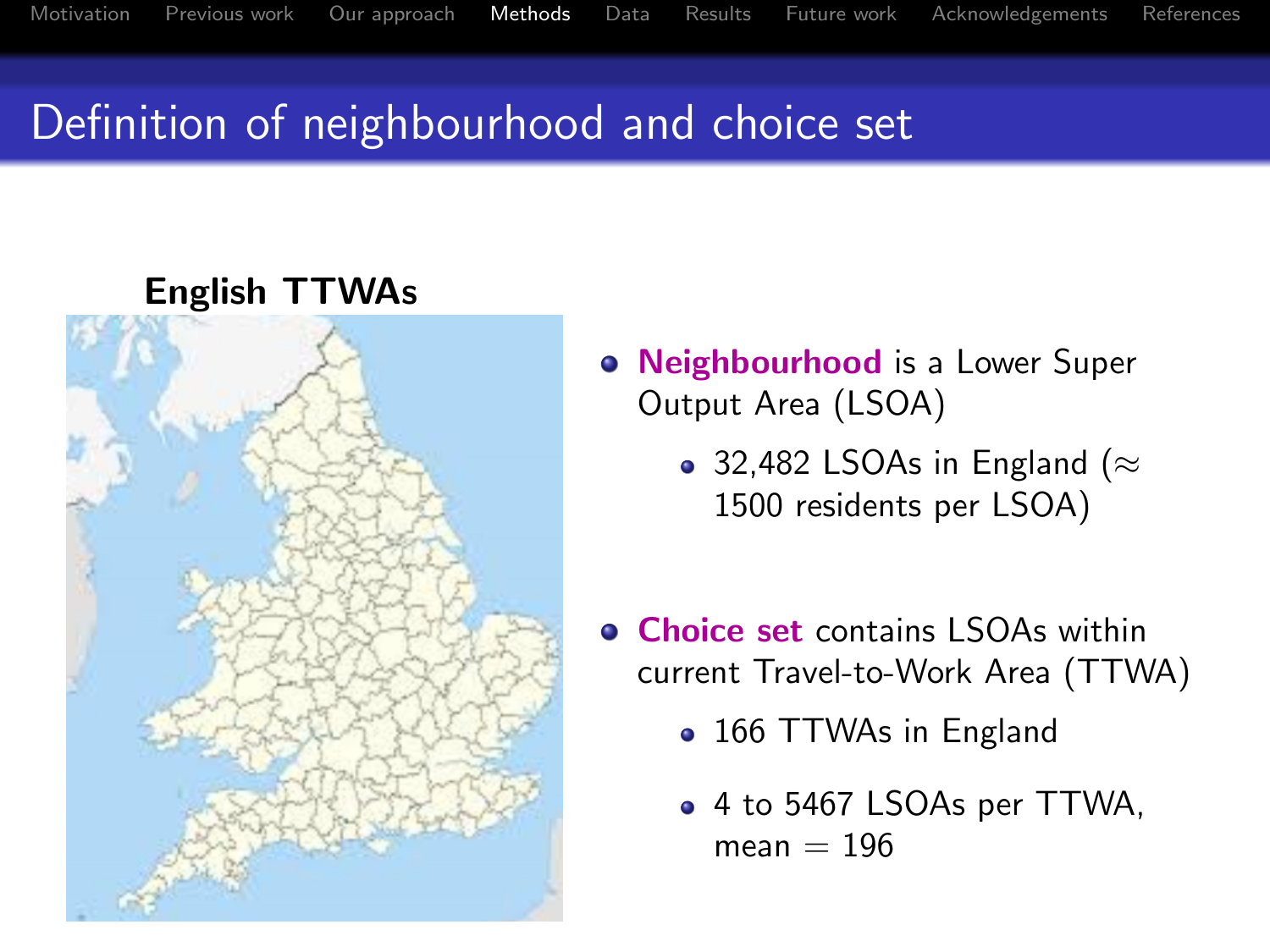## Simple multinomial logit model for area choice

 $p_{\text{rit}} = \Pr(\text{household } i \text{ chooses area } r \text{ in year } t).$ 

Choice between areas s and r depends on their characteristics  $z_{st-1}$  and  $z_{rt-1}$  and whether resident in either area at  $t-1$ .

1. Resident in r at  $t-1$ 

$$
\log\left(\frac{p_{\textit{sit}}}{p_{\textit{rit}}}\right) = \alpha + \beta z_{\textit{rt}-1} + \gamma z_{\textit{st}-1}
$$

- $\alpha$  'inertia' effect
- $\beta$  push effect of z in current area r
- $\gamma$  pull effect of z in potential area s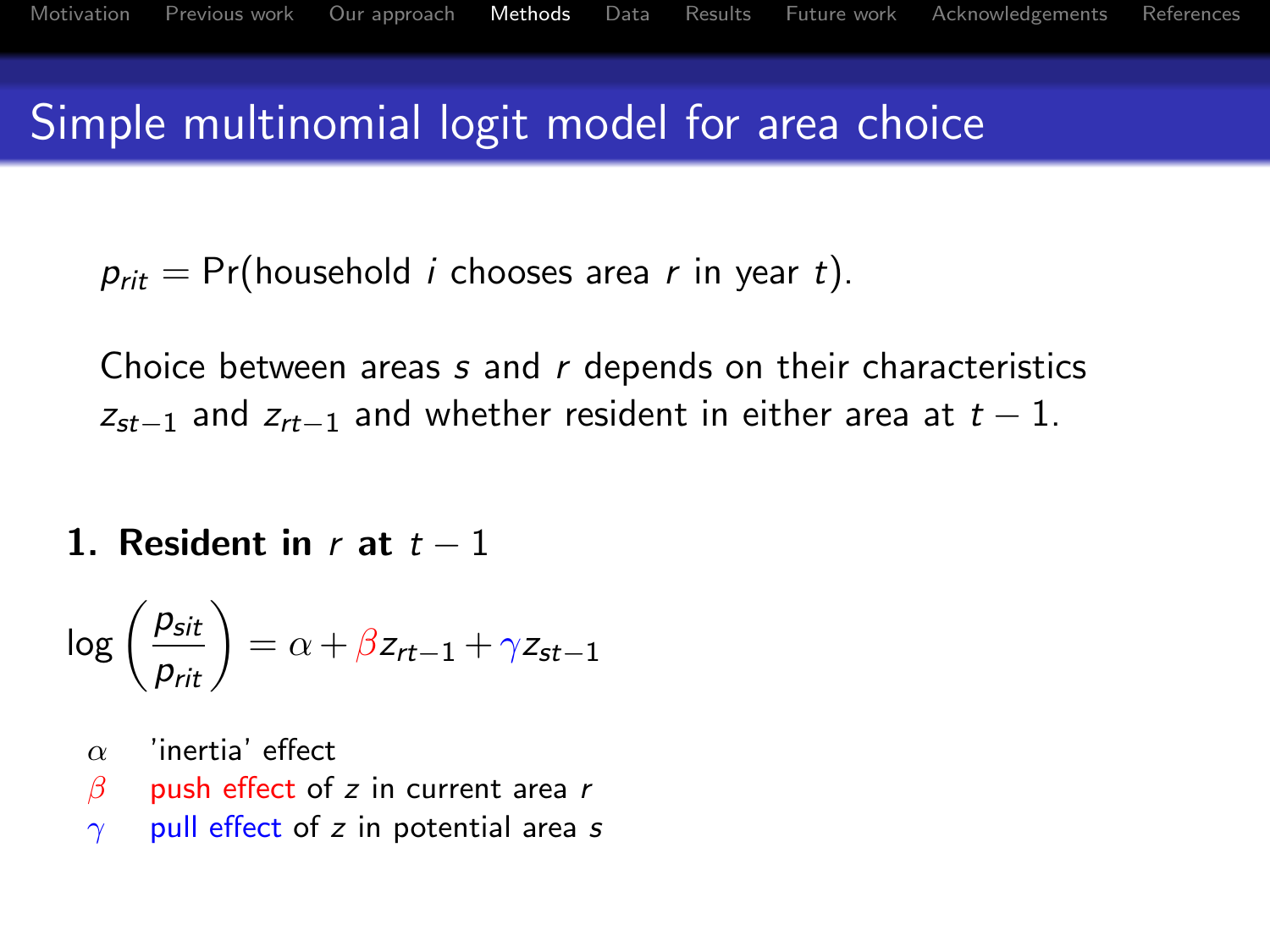## Simple multinomial logit model for area choice

 $p_{\text{rit}} = \Pr(\text{household } i \text{ chooses area } r \text{ in year } t).$ 

Choice between areas s and r depends on their characteristics  $z_{st-1}$  and  $z_{rt-1}$  and whether resident in either area at  $t-1$ .

1. Resident in r at  $t-1$ 

$$
\log\left(\frac{p_{sit}}{p_{rit}}\right) = \alpha + \beta z_{rt-1} + \gamma z_{st-1}
$$

- $\alpha$  'inertia' effect
- $\beta$  push effect of z in current area r
- $\gamma$  pull effect of z in potential area s

2. Resident in neither at  $t-1$ 

$$
\text{log}\left(\frac{p_{sit}}{p_{rit}}\right) = \gamma(z_{st-1} - z_{rt-1})
$$

$$
\gamma \quad \text{pull effect of } s \text{ over } r
$$

$$
?.\ \ \textbf{Resident in neither at}\ \ t-
$$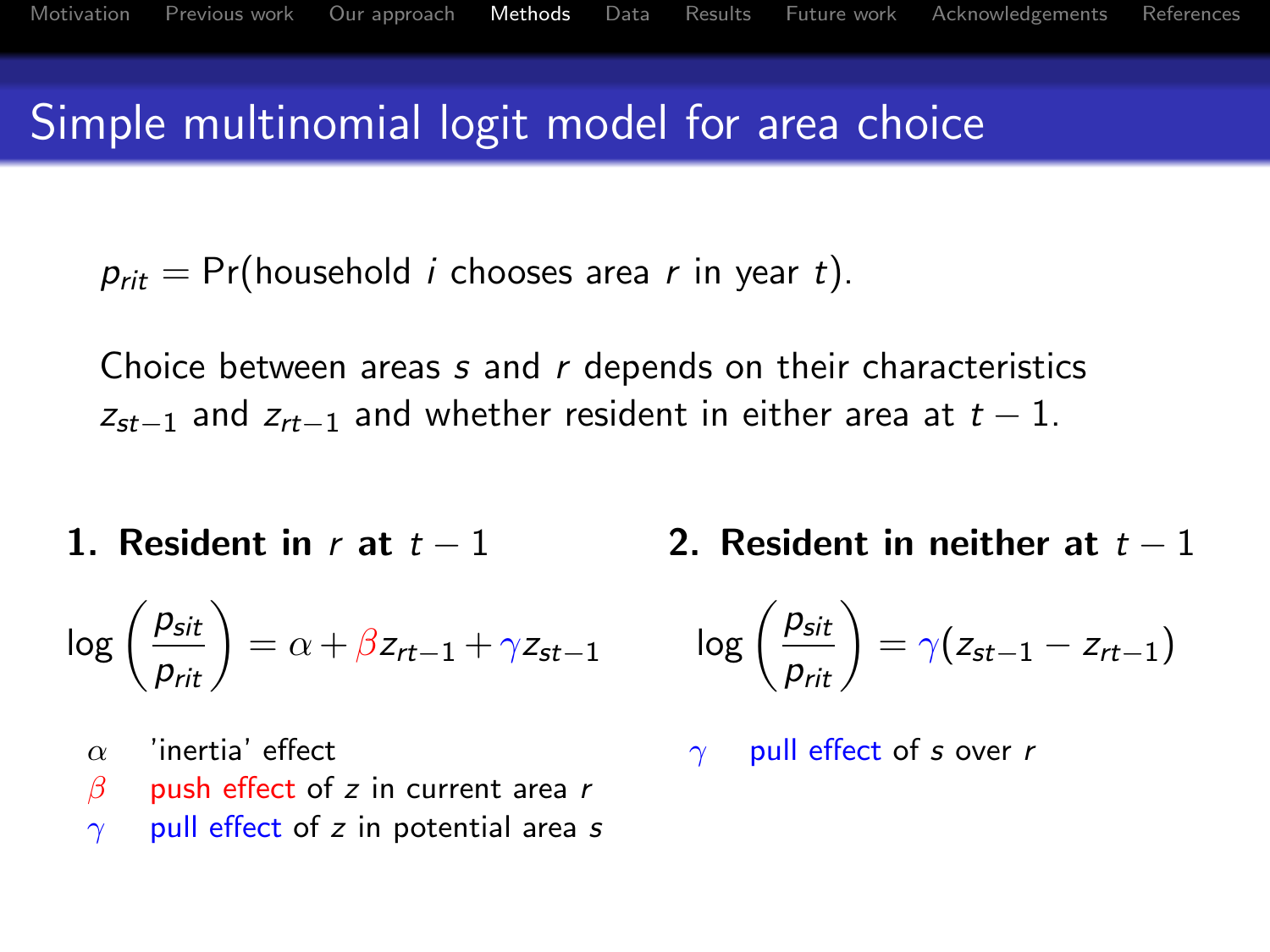## Example: Push and pull effects of area deprivation

Suppose higher z indicates higher deprivation.

Resident in r at  $t - 1$ :

$$
\log (p_{sit}/p_{rit}) = \alpha + \beta z_{rt-1} + \gamma z_{st-1}
$$

Resident in neither r nor s at  $t - 1$ :

$$
\log (p_{sit}/p_{rit}) = \gamma (z_{st-1} - z_{rt-1})
$$

 $\beta > 0 \implies \uparrow z$  in current area r  $\uparrow$  probability of moving out of r

 $\gamma$  < 0  $\implies$   $\uparrow$  z in potential area s  $\downarrow$  probability of choosing s over r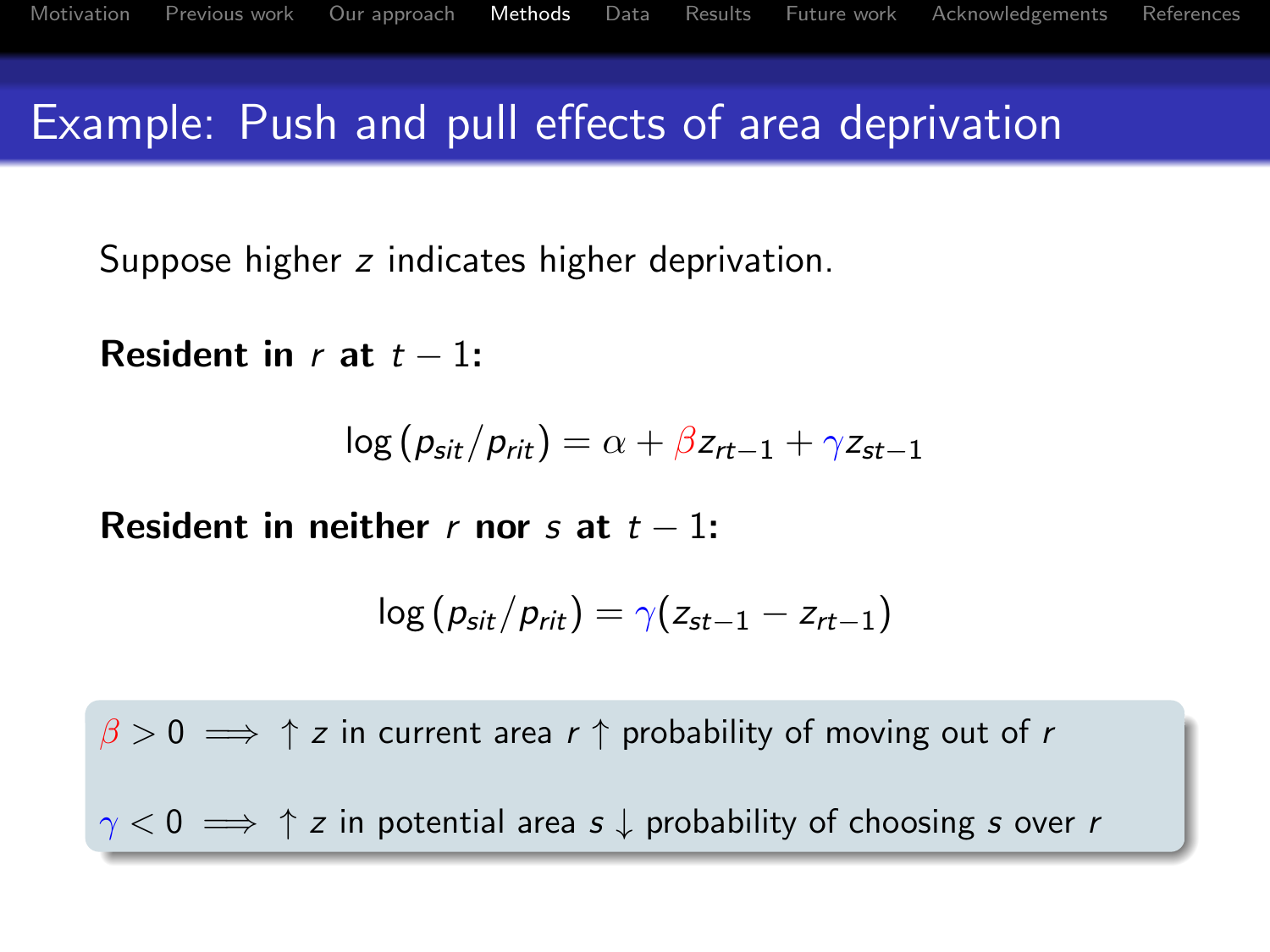## Differential push and pull effects

Allow importance of z as a push and pull factor to depend on household characteristics.

- $\bullet$  Interactions between z and observed household covariates x
- Random coefficients for  $(\alpha, \beta, \gamma)$ 
	- Unobserved household heterogeneity in mobility propensity and in push and pull effects of z
	- $\bullet$  i.e. propensity to choose r over s varies between households according to importance of z
	- Relaxes 'independence of irrelevant alternatives' assumption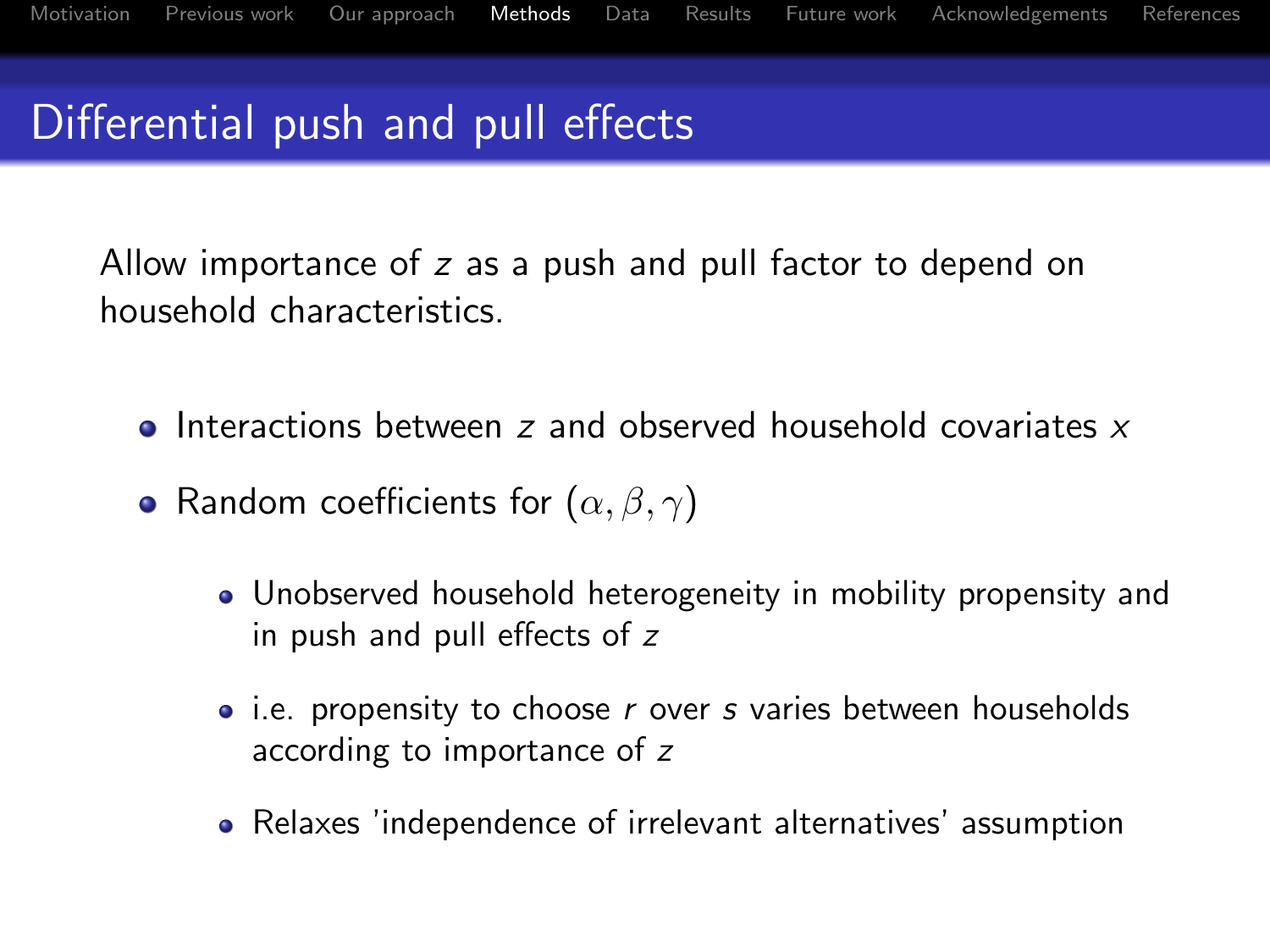Handling large choice sets

Let  $R_{it}$  be number of neighbourhoods in choice set for household i at year t.

- Analysis file has  $R_{it}$  records for each household-wave
- Without restriction on choice set  $R_{it} = 32,000!$
- Two approaches to handle large choice set:
	- Restrict to areas in travel-to-work area at  $t 1$
	- Use random subset of choice set and weight by inverse selection probability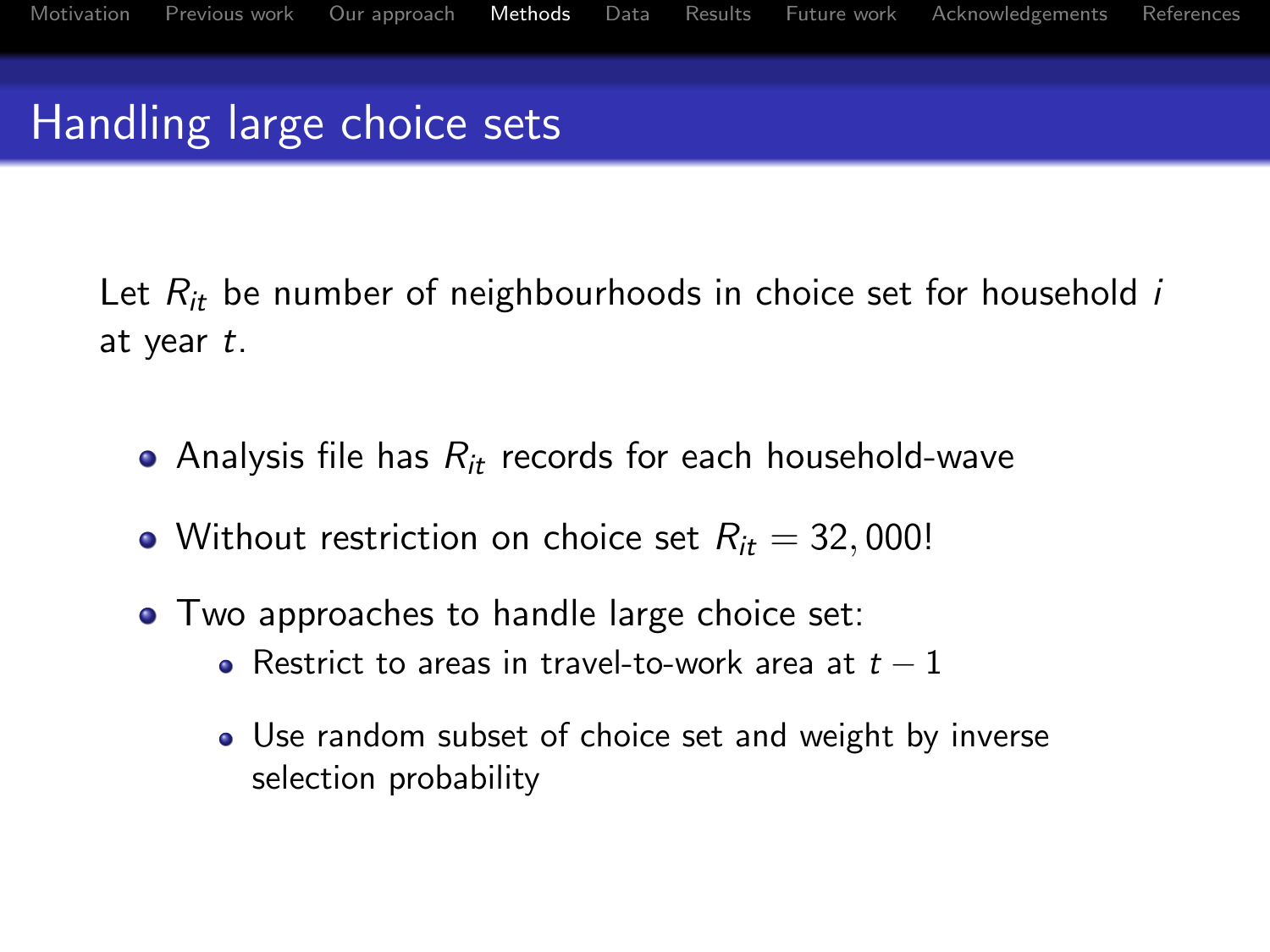## Efficient estimation in Stat-JR software

| Stat-JR:TREE<br>Start again   Dataset -<br>Template -<br>condiogitorthog23<br>imd_dist_800 |                                                                                                                                                                                                                                                                                               | Set<br>Ready (1s) |
|--------------------------------------------------------------------------------------------|-----------------------------------------------------------------------------------------------------------------------------------------------------------------------------------------------------------------------------------------------------------------------------------------------|-------------------|
| Observation ID:                                                                            | pwind remove                                                                                                                                                                                                                                                                                  |                   |
| Individual ID:                                                                             | pld remove                                                                                                                                                                                                                                                                                    |                   |
| Choice ID:                                                                                 | area remove                                                                                                                                                                                                                                                                                   |                   |
| Do you want choice level random effects?                                                   | Yes remove                                                                                                                                                                                                                                                                                    |                   |
| Response variable:                                                                         | V remove                                                                                                                                                                                                                                                                                      |                   |
| Do you want individual level random effects?                                               | Yes remove                                                                                                                                                                                                                                                                                    |                   |
| Variables random at both the individual level and fixed:                                   | d.d imd.nd imd.nd dis remove                                                                                                                                                                                                                                                                  |                   |
| Do you want them to be correlated?                                                         | Yes remove                                                                                                                                                                                                                                                                                    |                   |
| Do you want any predictors that are fixed but not random?                                  | Yes remove                                                                                                                                                                                                                                                                                    |                   |
| Predictor variables not random at individual level:                                        | pid<br>wave<br>area<br>pwind<br>logg2<br>v<br>a.<br>d imd<br>d_sgnochf_imd<br>d sgnochm imd<br>d sgch imd<br>d_cpch04_imd<br>d_cpch510_imd<br>d cpch1115 imd<br>d coch16p imd<br>d_prent_imd<br>d srent imd<br>d frent imd<br>d Ininc imd<br>d birth imd<br>d rent own Imd<br>d f othrent imd |                   |

<http://www.bristol.ac.uk/cmm/software/statjr/>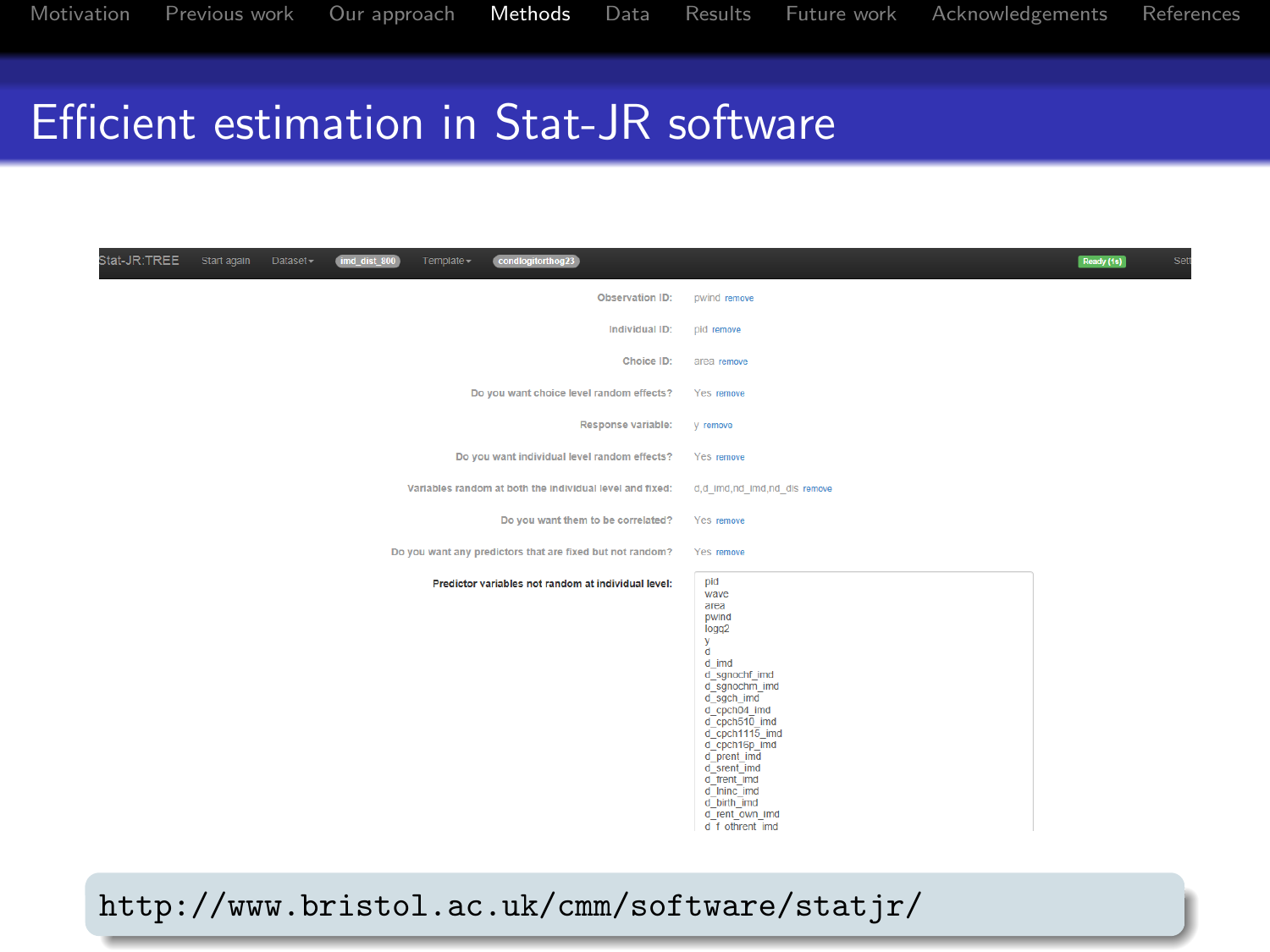

#### Area characteristics

- Index of Multiple Deprivation at LSOA level
- Distance (km) between current LSOA and each potential LSOA (pull effect only)

#### Individual-level data

- British Household Panel Survey, 1998–2008
- Individuals age  $18-59$  at year  $t$
- $\bullet$  Only one record retained for intact couples at  $t-1$  and  $t$
- <span id="page-13-0"></span>Household characteristics and events: Income, household type, tenure, change in tenure, birth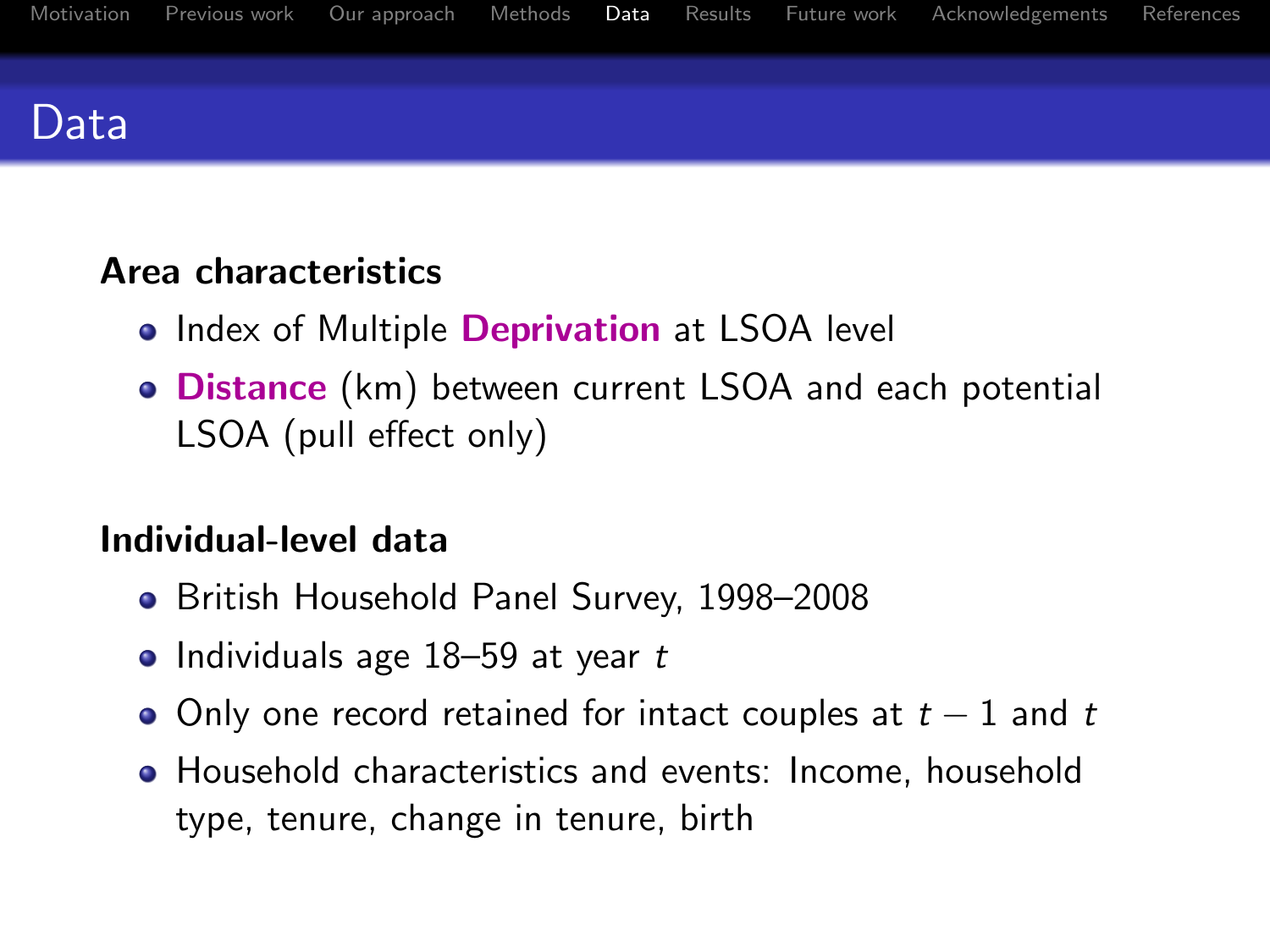## Main effects of deprivation and distance

|                                | $Coeff.*$ | 95% CI            |
|--------------------------------|-----------|-------------------|
| Push: Deprivation $(\beta)$    | 0.301     | (0.121, 0.482)    |
| Pull: Deprivation $(\gamma_1)$ | $-0.699$  | $(-0.839,-0.566)$ |
| Pull: Distance $(\gamma_2)$    | $-0.642$  | $(-0.681,-0.604)$ |

• Push: Effect of 1 SD  $\uparrow$  in deprivation in current area on moving out

 $\bullet$  Pull: Effect of 1 SD  $\uparrow$  in deprivation in potential area (1km  $\uparrow$  in distance from current area) on moving there

<span id="page-14-0"></span><sup>\*</sup>Effects are for reference categories of  $x$ : childless couple, homeowners, mean log income, no birth or tenure transition between  $t - 1$  and t.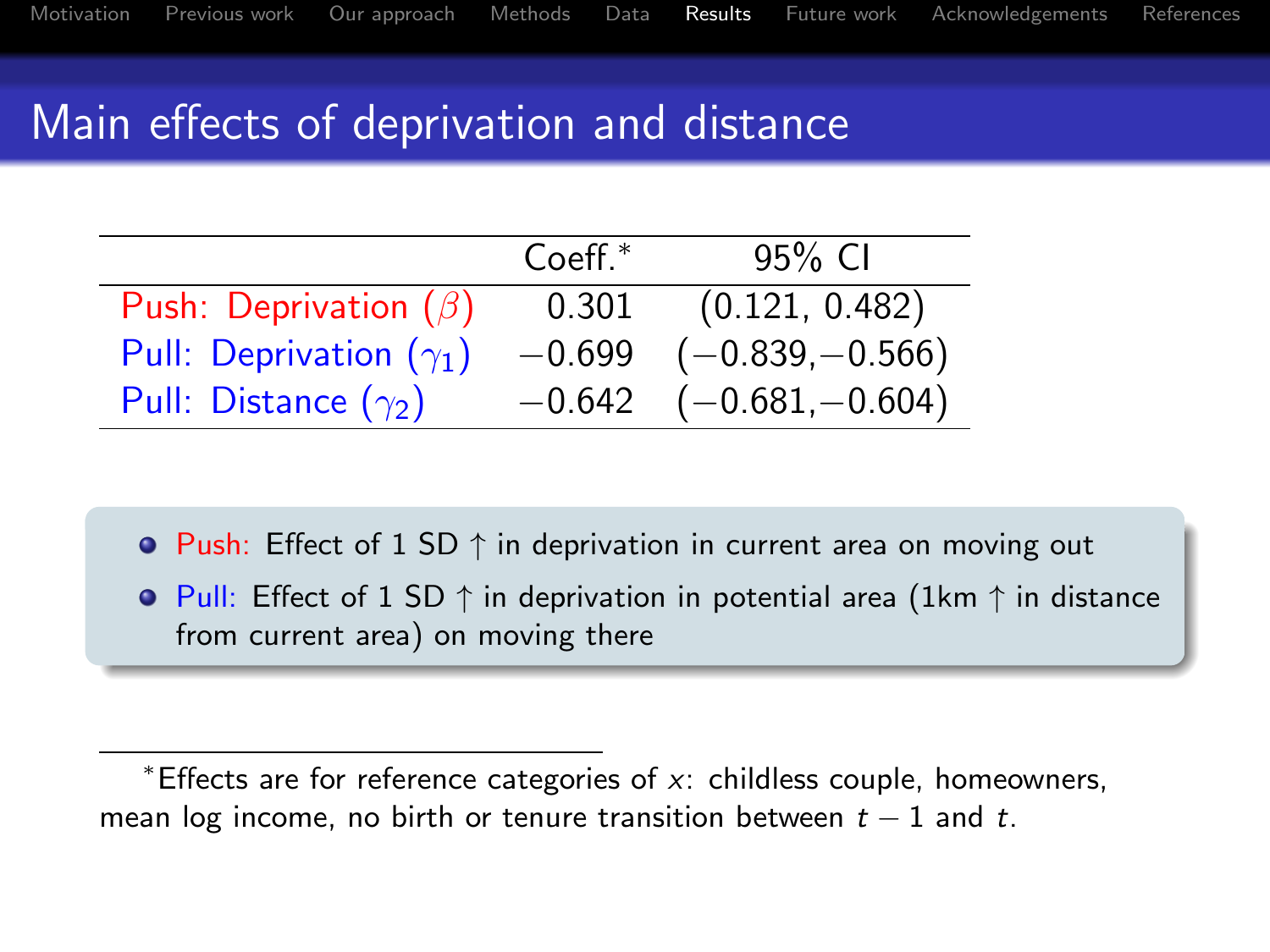## Deprivation and distance effects by household income

#### Pull: Deprivation

|                     | Coeff.   | 95% CI             |
|---------------------|----------|--------------------|
| Reference group     | $-0.699$ | $(-0.839, -0.566)$ |
| (incl. mean income) |          |                    |
| Log(income)         | $-0.044$ | $(-0.068, -0.020)$ |

- Income strengthens aversion to deprivation when choosing a new area
- No impact of income on either push effect of deprivation or effect of distance from current neighbourhood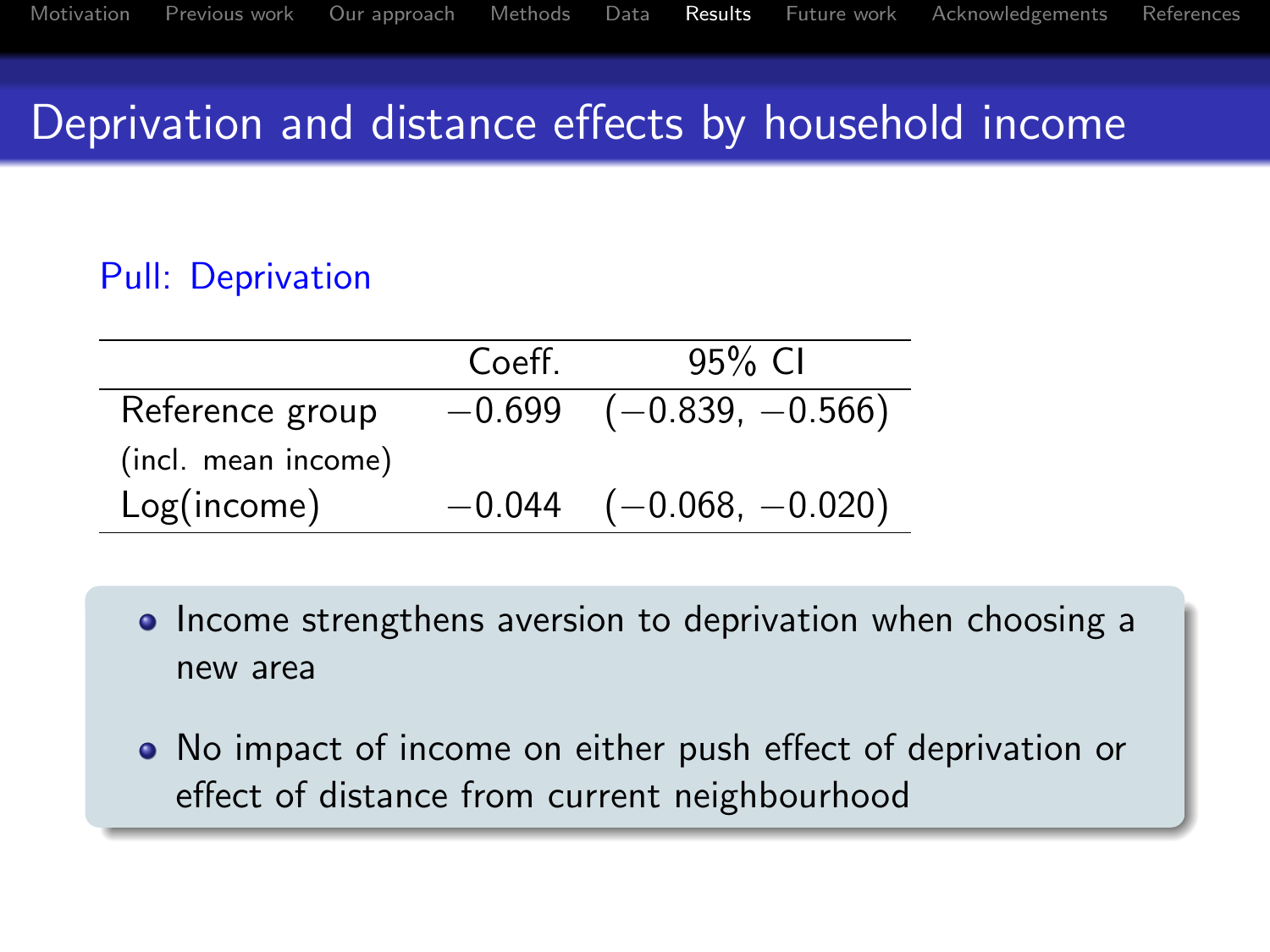### Push effects of deprivation by housing tenure at  $t-1$  and t

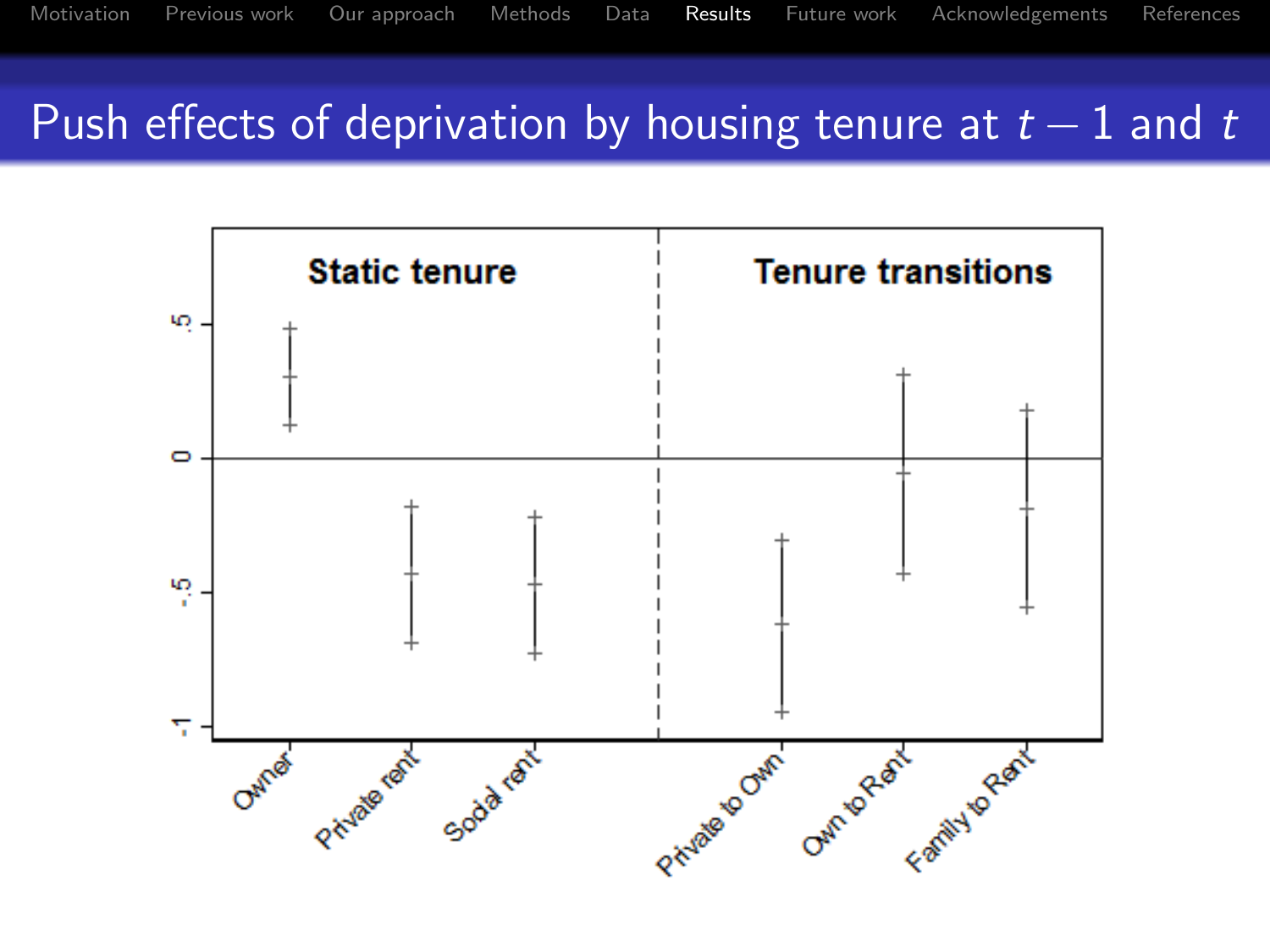### Pull effects of deprivation by housing tenure at  $t-1$  and t

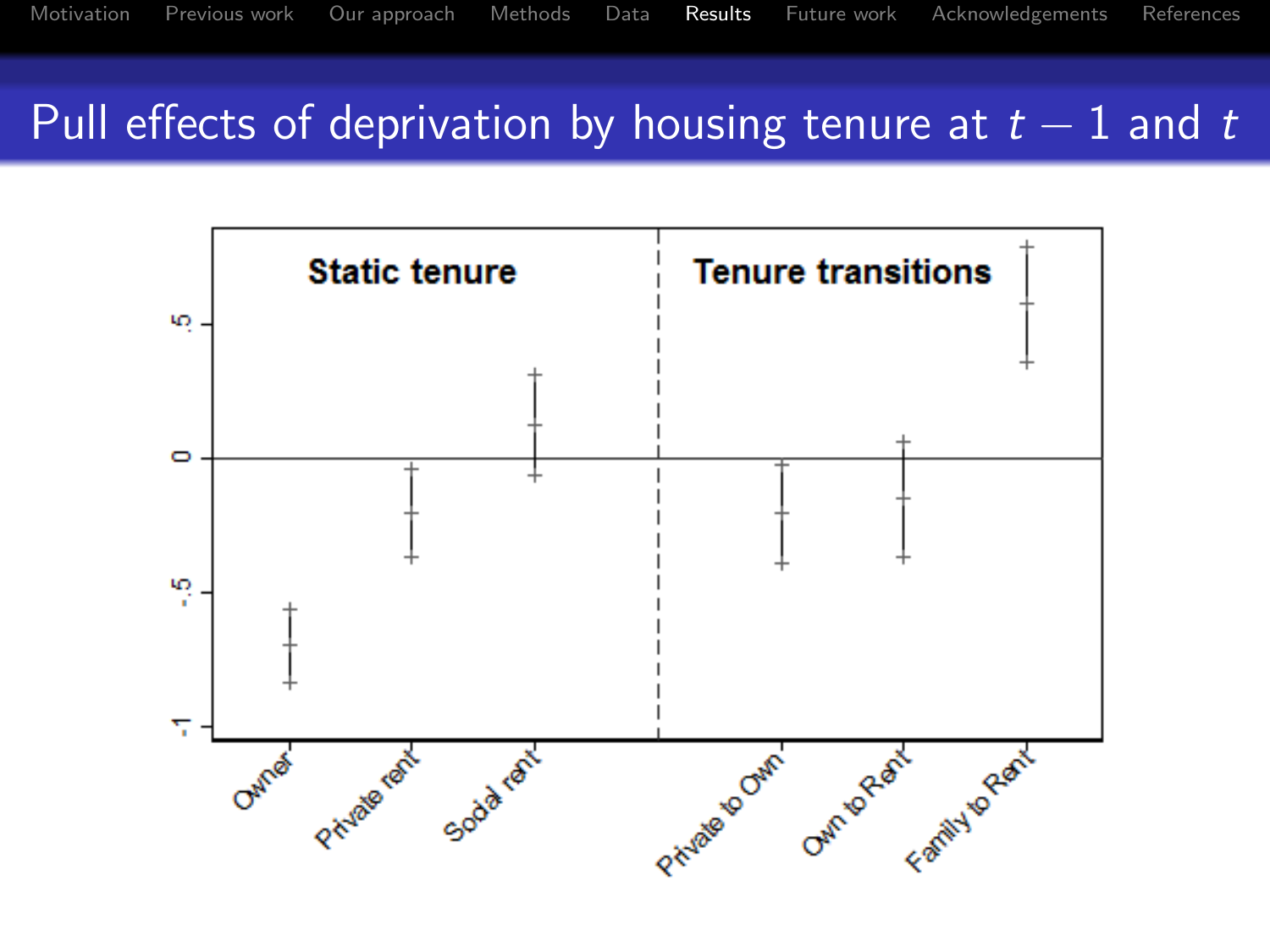# Push/pull effects of deprivation by household type and recent birth

#### • Household type

- Weaker push effect of deprivation for single parents than for other household types
- Aversion to deprivation when choosing new area is weaker among couples with older children
- Birth between  $t 1$  and  $t$ 
	- Strengthens push effect of deprivation
	- BUT also weakens aversion to deprivation when choosing new area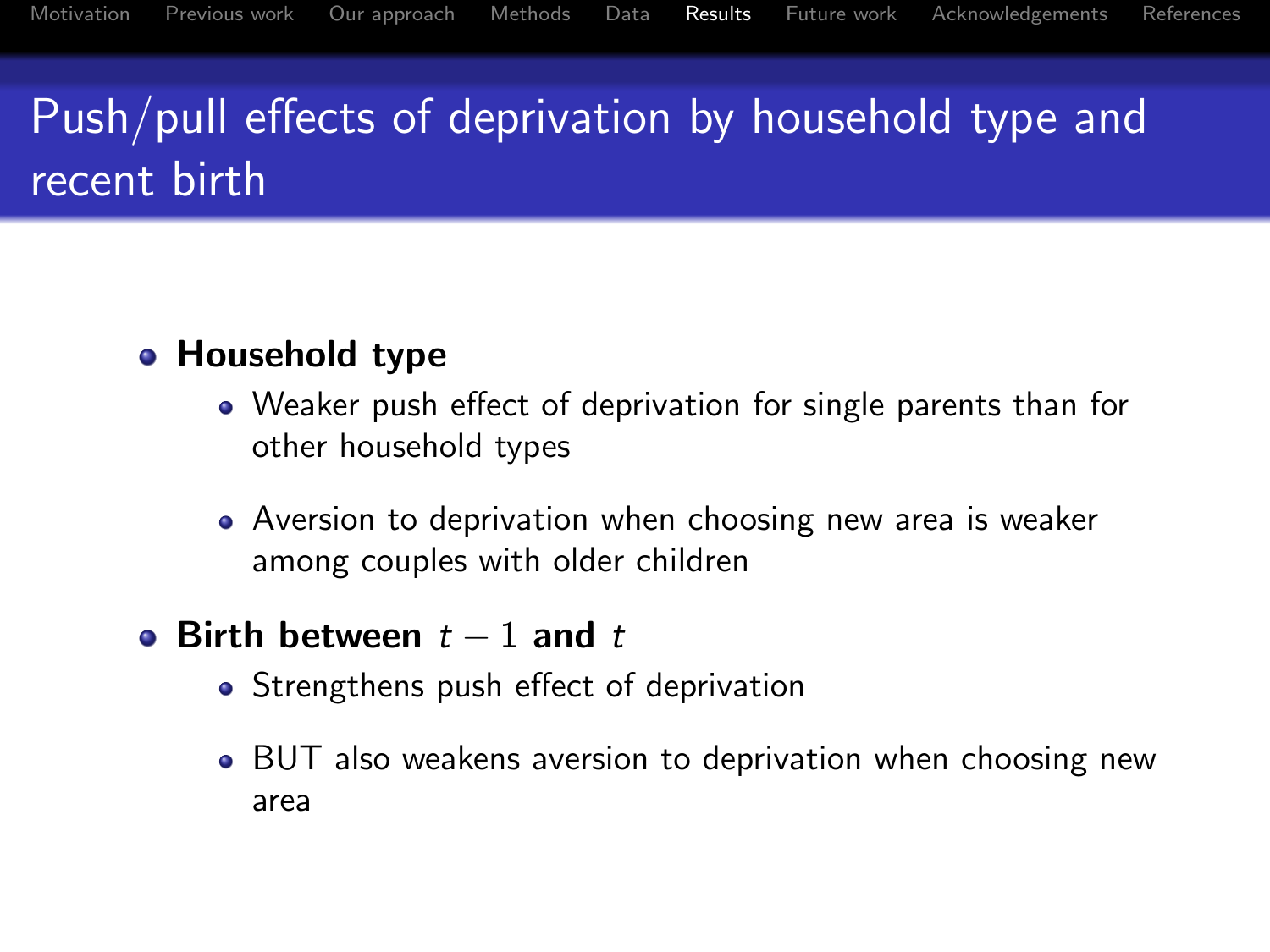## Summary of differential pull effects of distance

- **Household type.** Distance from current area most important for single parents and couples with school-age children
- **Tenure.** Distance has weaker effect among private renters (moving within rental sector)
- **Tenure change.** Distance less important for households whose move coincides with tenure change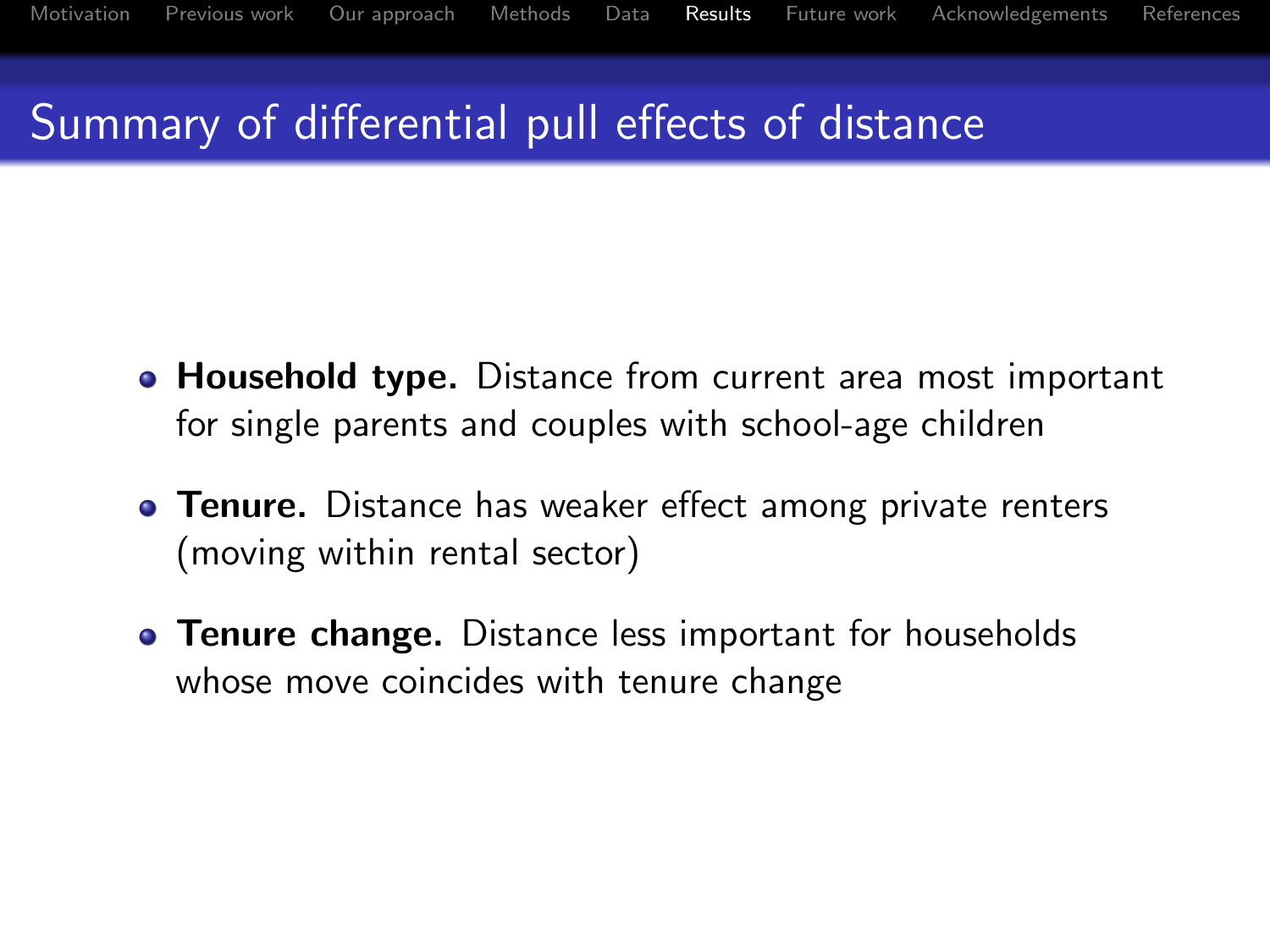[Motivation](#page-1-0) [Previous work](#page-3-0) [Our approach](#page-5-0) [Methods](#page-6-0) [Data](#page-13-0) [Results](#page-14-0) [Future work](#page-20-0) [Acknowledgements](#page-21-0) [References](#page-22-0)

## Some directions for future research

- Consider other area characteristics (e.g. crime, barriers to housing and services, school quality)
- Which area characteristics matter for location choice of specific groups, e.g. families?
- <span id="page-20-0"></span>Focus on differences by SES in relative importance of area characteristics: constraints vs. choice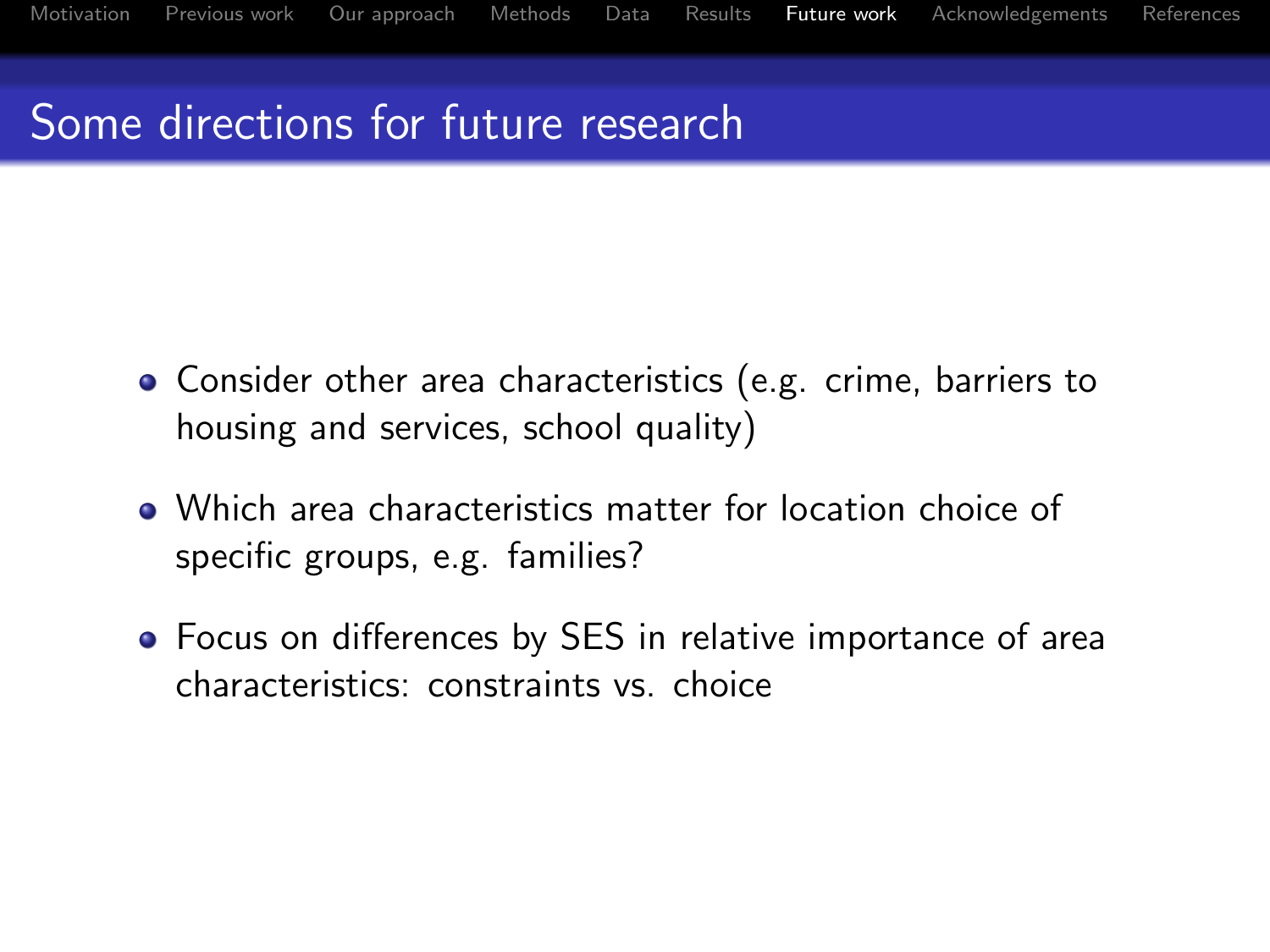## Acknowledgements

This research is supported by two Economic and Social Research Council grants:

Interrelationships between Housing Transitions and Fertility in Britain and Australia (ref. RES-062-23-2265).

<span id="page-21-0"></span>Longitudinal Effects, Multilevel Modelling and Applications (LEMMA 3) (ref. RES-576-25-0032).